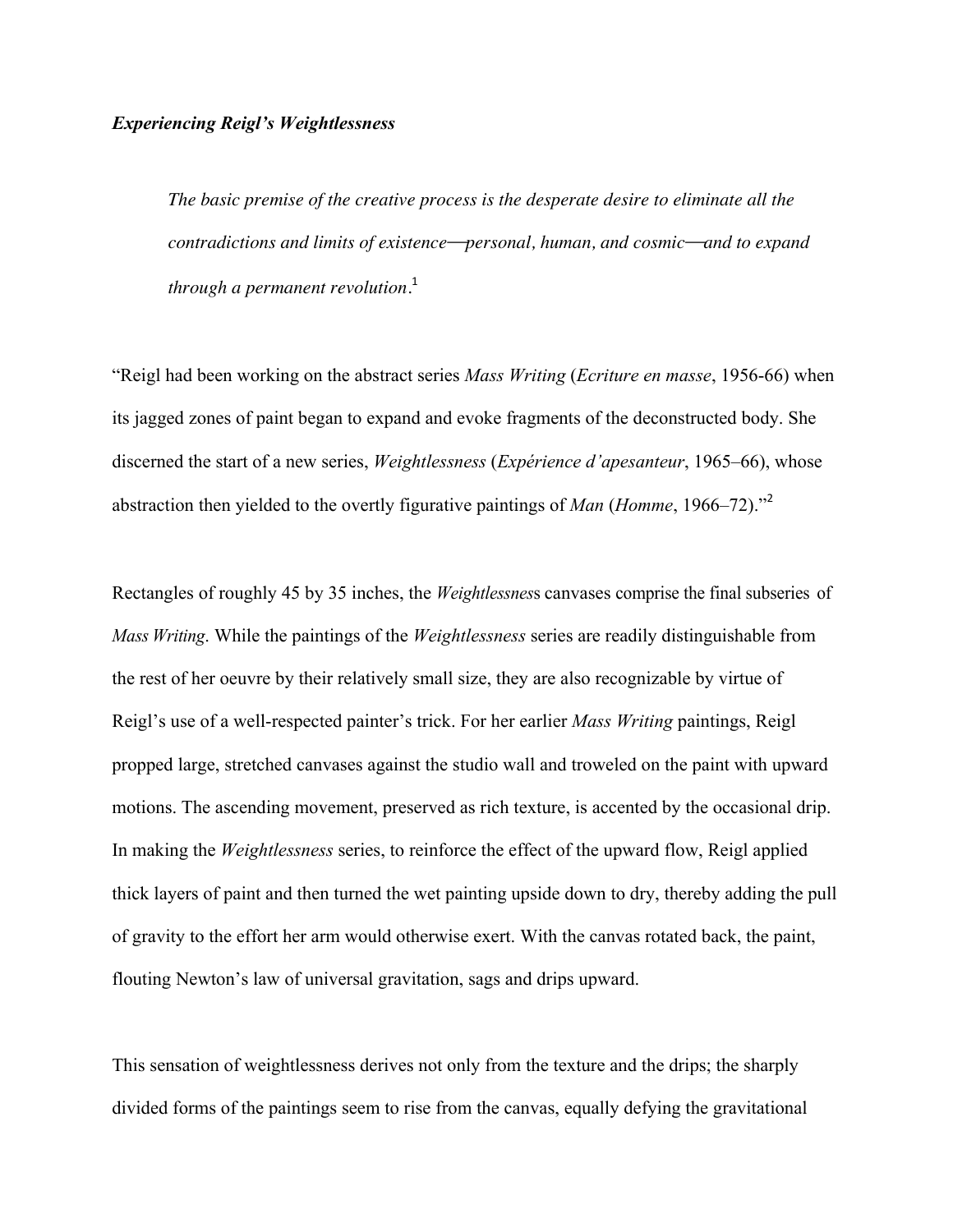pull. Escaping the pull of gravity was one of Reigl's main painterly concerns right from the start. The difference here is that until she named this series *Expérience d'apesanteur*, she had never stated it clearly. Why this sudden realization? What made this universally permanent condition an urgent problem to be solved?

Judit Reigl's crossing of the barbed-wire minefield that was the no man's land separating Hungary from "the West" in 1950 was the literal breakthrough that defined the rest of her formative decade. Re-enacting her flight to freedom over every canvas she touched, Reigl's paintings seem to project (*Total Automatic Writing*, 1954), explode (*Outburst*, 1955 – 57), spin (*Center of Dominance,* 1957 – 59), and extend (*Mass Writing*), beyond the border of the stretcher. During most of that period, Reigl lived and worked in tiny places. She spent almost seven years in a 120-square-foot Paris apartment on Parc Montsouris, where she could use half of a wall, which was just big enough for her to paint medium-size canvases. In 1957, she moved to Burg la Reine, a southern suburb of Paris, where she had a 170-square-foot room for her own use, with a wall that accommodated a modest gestural painting—as tall and wide as one can cover in a sweeping gesture of the arm. Six years later, Reigl moved further south to a barn in Marocussis that she transformed into her first real studio. From then on, although her compositions invariably exceeded their fields, she could and, almost exclusively, did work large, just as she had always wanted.

As Reigl's canvases increased in size during the course of the 1960s, her abstract forms incrementally grew anthropomorphic. Initially, her compositions came to resemble skeletons, then the skeletons were fleshed out to evoke the bodies of men. Then came a break—once again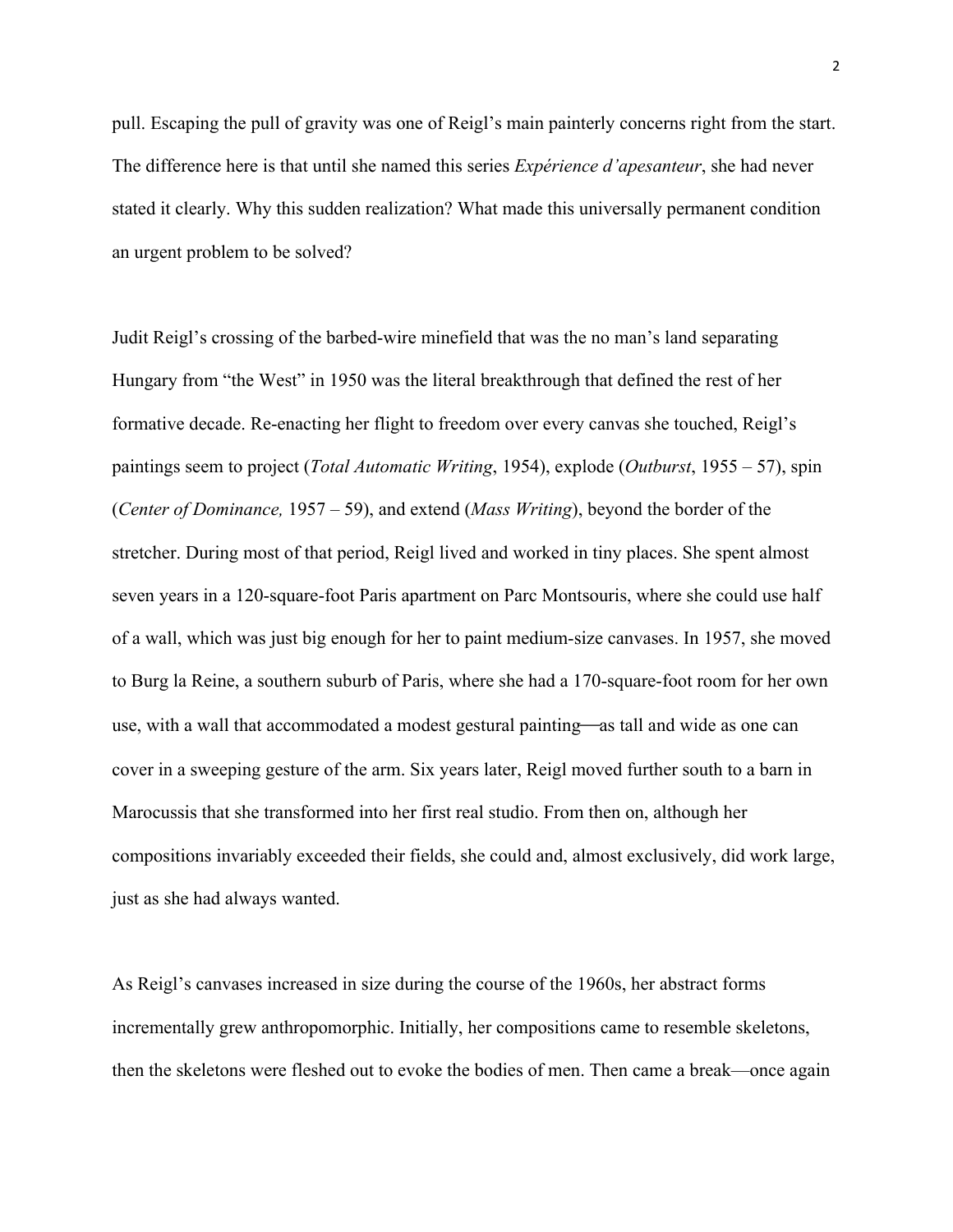literally—but this time of bones. Reigl's right elbow had been shattered in a hit-and-run accident.<sup>3</sup> Recovering slowly, Reigl was confined to her home. She needed to wear a plaster cast for six weeks and could hardly move her right hand for the better part of the year due to chronic tendinitis. She went on working but her body had to adapt to each specific task and, accordingly, the outcome was different. Home-bound and impaired, doubly limited in motion, in 1965 and 1966 Reigl produced a pair of "limited" series: her *Weightlessness* paintings and *Writing After Music* drawings are all small in scale and uncharacteristically intimate.

Confined to her home for much of the day, Reigl listened to the remarkably varied programs of France Musique, her favorite radio station. With her plaster cast and, later, her still-healing elbow resting on the only table in the house, she "transcribed" the music she heard in a neumelike, notational system of her own devising using a pen on sheets of letter-size paper. She also painted, the best way she could manage, crouching on the floor over the canvas. But this was nothing unusual: Reigl was adept at finding a new method for every series she painted. The *Weightlessnes*s canvases are about the size that Reigl could cover with a single swipe of her injured hand. Before asking her, I assumed that after her accident Reigl resumed working by drawing, and only over time, as her bones were mending, found her way back to painting. But she says that it was the other way around. For her, the act of painting is immediate and external, even explosive, whereas drawing—which she rarely did—remained an internal process. What eventually was to flow out of her, needed first to settle inside her.

Reigl had created much controversy by switching from abstraction to figuration in 1966 in her *Men* torsos. We know that there was no meaningful switch of any kind since Reigl made no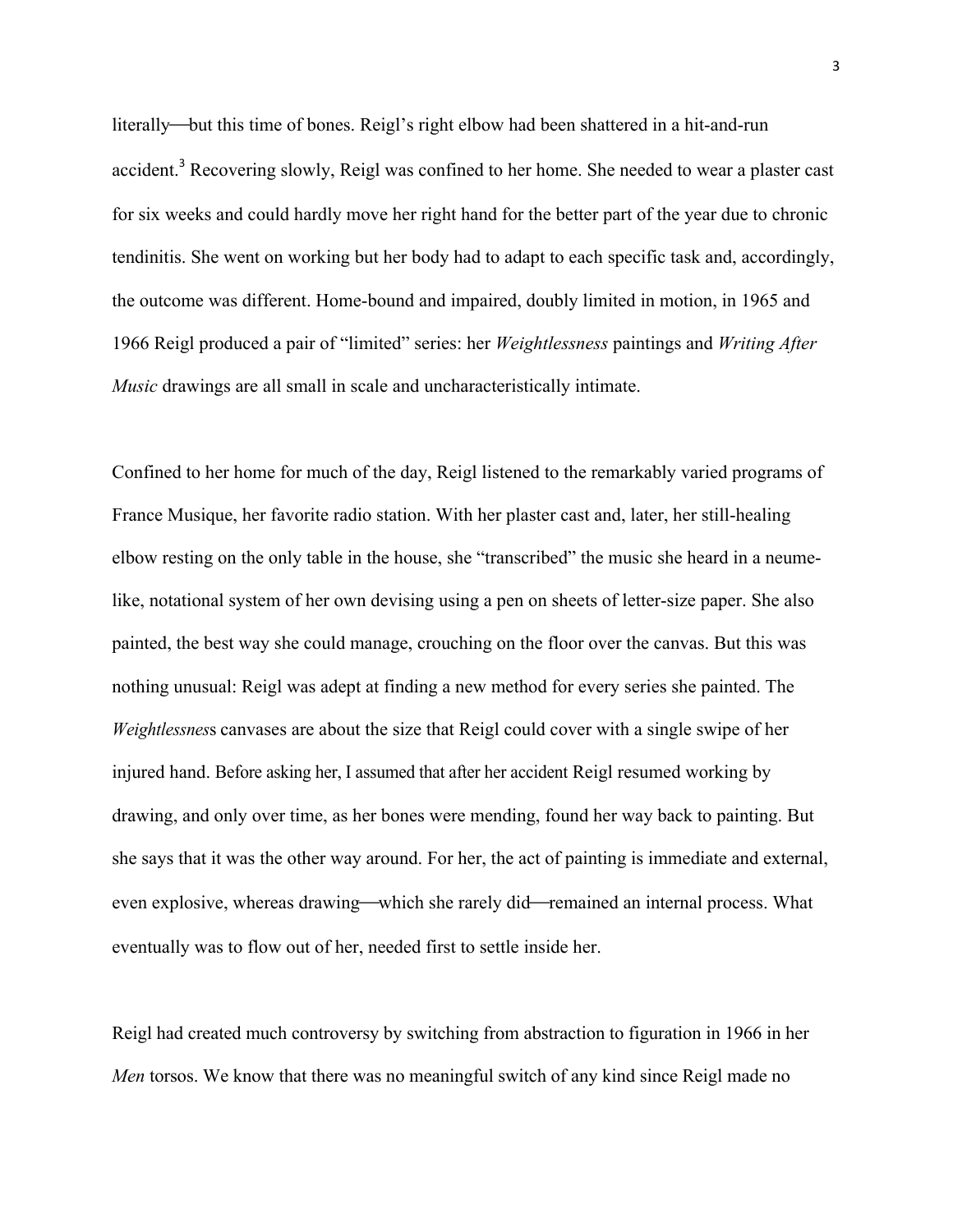dogmatic distinction between abstraction and figuration. But were we to call orderly progress a switch, that nominal switch to figuration had already taken place in 1965. Seeing the work today, I would propose that on looking into her canvases Reigl caught and painted her own would-be reflections. In her *Man* series, Reigl painted —mostly—male versions of her own body as if she were looking into a dressing mirror. I think of the canvases of her "limited" series as vanity mirrors. Just big enough for closeups, we can see in them our face or, if we move, segments of our body. Framed by thickly applied dark colors, a bright moon-face seems to shine in the center of most *Weightlessness* paintings. My view is that for about a year before regaining full mobility and painting the controversial, oversize bodies of her *Men*, Reigl—without being aware of it—painted their heads.

Spending time with Reigl in the Marcoussis studio where the *Weightlessness* series was painted led me to try to reconstruct the manner in which they were done. We propped a stretched 45 by 35 inch canvas against the wall at the same spot where Reigl would have placed it fifty years ago. Putting myself in the uncomfortable kneeling position she had had to take to paint with her hand in the cast, I saw what she must have seen, and somehow felt the extreme discomfort she must have been so sensitive to back then. On viewing the canvas from close up, I asked Reigl whether she could see paintings as mirrors. Her reply was, "Perhaps, but not every painting." Next, I asked her when she had started to think about her abstract *Weightlessnes*s paintings as heads, and furthermore, being her own reflections. She responded by stating that she had never looked at a canvas as if it were a mirror, or anything else apart from being the support on which to paint, and had never thought of her *Weightlessness* paintings as her own reflections. But then she continued by saying that nonetheless my question made perfect sense to her, because in describing paintings from the series, she often compared them to heads, and one canvas she particularly liked she always referred to as a "laughing skull." Moreover, one distinctive *Weightlessness* painting clearly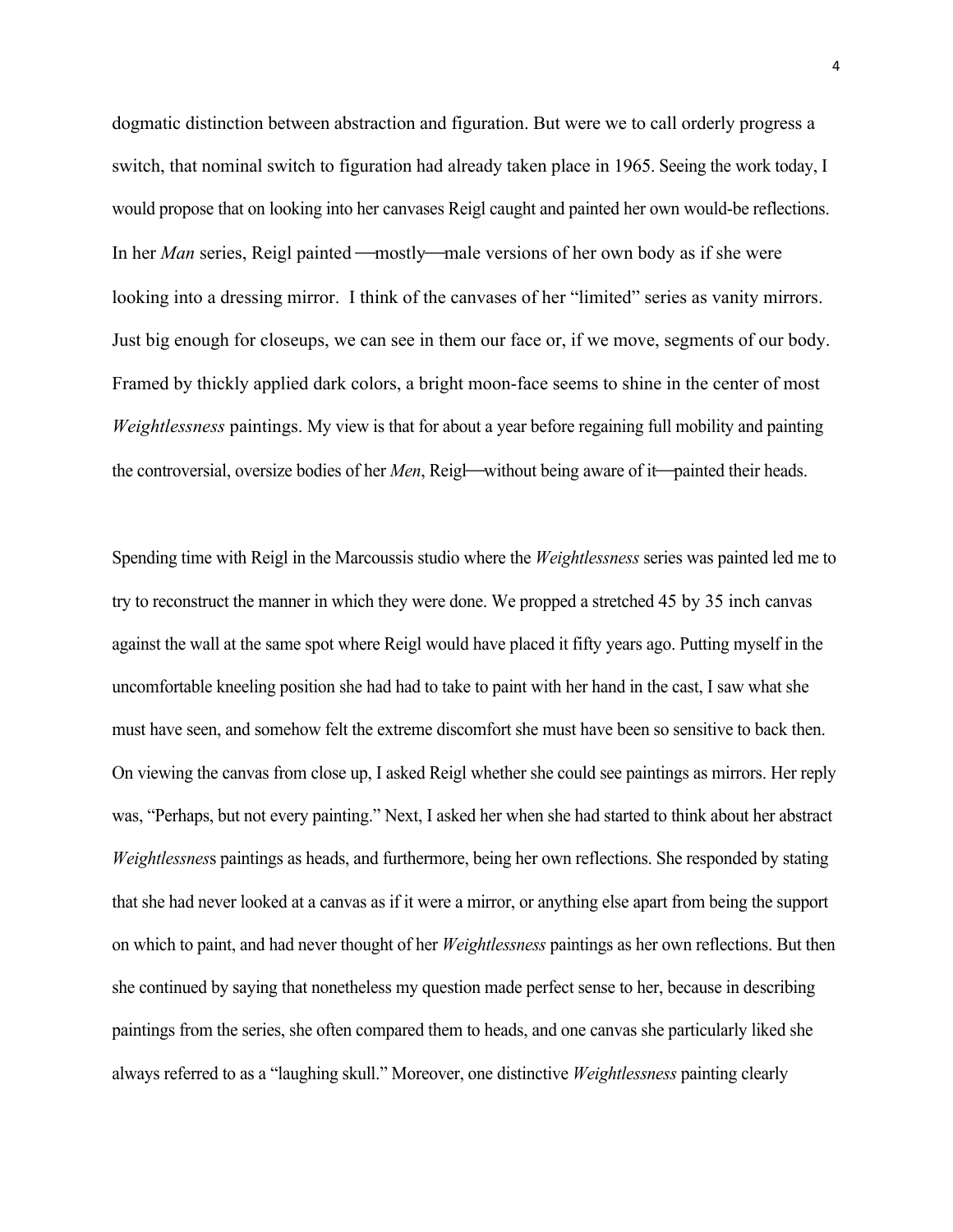depicts a human skull. While bending over her canvas in her studio in 1965, what would have made Reigl conjure a skull? Was it the still-fresh memory of her visit to the Marville ossuary with its famous open-air shed filled with thousands of skulls?<sup>4</sup> Or was it her then-recent, potentially fatal accident?

Reigl wrote about the sudden appearance of the human body in an abstract canvas she painted in February, 1966. <sup>5</sup> When looking at the ensemble of the *Weightlessness* series, I realized that this appearance was the result of a protracted process. To me, the canvases prove beyond any doubt that Reigl's first anthropomorphic series grew out of her repeatedly painting, albeit instinctively, her own reflections. Reigl, who didn't set out to paint body fragments or heads, may refer to them as such without having to see them in that way. They are not actually body fragments or heads, if not to the same extent as her *Man* paintings are not actually bodies—they are paintings. And if they are about anything which they were not explicitly until Reigl titled them as a group *Expérience d'apesanteur*, they are about the physical experience of the state of being weightless. Reigl had recently told me that in naming the series, her emphasis was on the first word; she was emphatically referring to her genuine experience of that incomparable, euphoric state.<sup>6</sup> Because of her shattered elbow, Reigl—who since the early 1940's did not use standard painter's tools such as a brush or an easel—had to get down on the floor to paint her now smaller canvases; she then had contort herself for every motion of her right hand, assisted by the left. The immediacy, the uncomfortable proximity of the ground while painting, made mankind's Newtonian fix painfully manifest to Reigl, and she could no longer take the law of gravity to be an abstract notion. Her crouching position, augmented by the added weight of the plaster cast and the discomfort due to her broken elbow, and the explosive urge of being released from all that, is what must have sparked Reigl's acute awareness of the most fundamental impediment of our earth-bound species.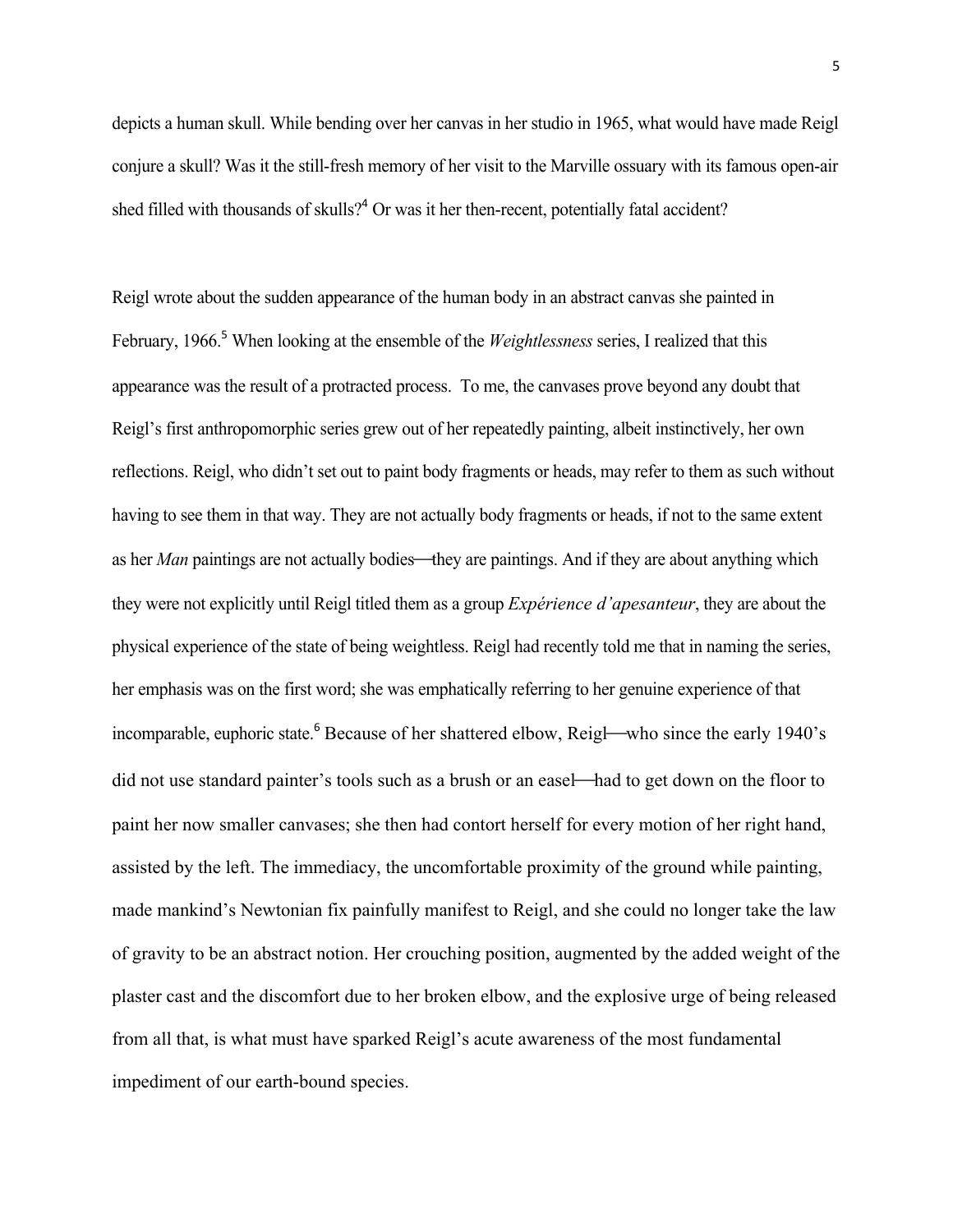Given enough time, people get used to worse things than gravity. But there are accidents in life which can bring us face to face with what under routine conditions is just too obvious to realize. As means to countermanding her oppressive limitations and be able to paint, Reigl had to enter and make full use of the state of —at least virtual—weightlessness. Bending low, pulled by her own weight towards the ground, breaking free became essential. Uncomfortable as she must have been, and in spite of the acute pain she had to endure while painting, painting made her feel astonishingly light. The closer she bent to the ground, the more immune she felt to its gravitational pull. The *Weightlessness* canvases are portals to what Reigl experienced when painting them.

In writing this text, an old memory came back to me. In the fall of 1978 my friend, the painter Dado (Miograd Djurić, 1933 – 2010) explained why his favorite work of art was Michelangelo's *Last Judgment*. Dado said that every time he entered the Sistine Chapel, he could relive the elated terror Michelangelo must have experienced while painting a summit of Western art under the constant menace of falling off the scaffold. The human fleece with the purported Michelangelo head was the least of the horrors animating the painting. In every falling body depicted on the wall it was the painter himself who fell screaming into the darkest pits of hell, so convincingly rendered right beneath the scaffold by his own hand. Reigl once told me that the sight of a black and white reproduction of Michelangelo's *Last Judgment* as a child was what made her decide to become an artist. Personally speaking, I see the *Weightlessness* canvases as if they mirrored ecstatic faces from the scene of some parallel Last Judgement of uniformly positive outcome, because my sharing in Reigl's experience of weightlessness reverses the fall. No more prospect of Hell, only Paradise; everything rises; freed from the pull of gravity the paint keeps sagging and dripping happily ever upward, and "people begin to fly."<sup>7</sup>